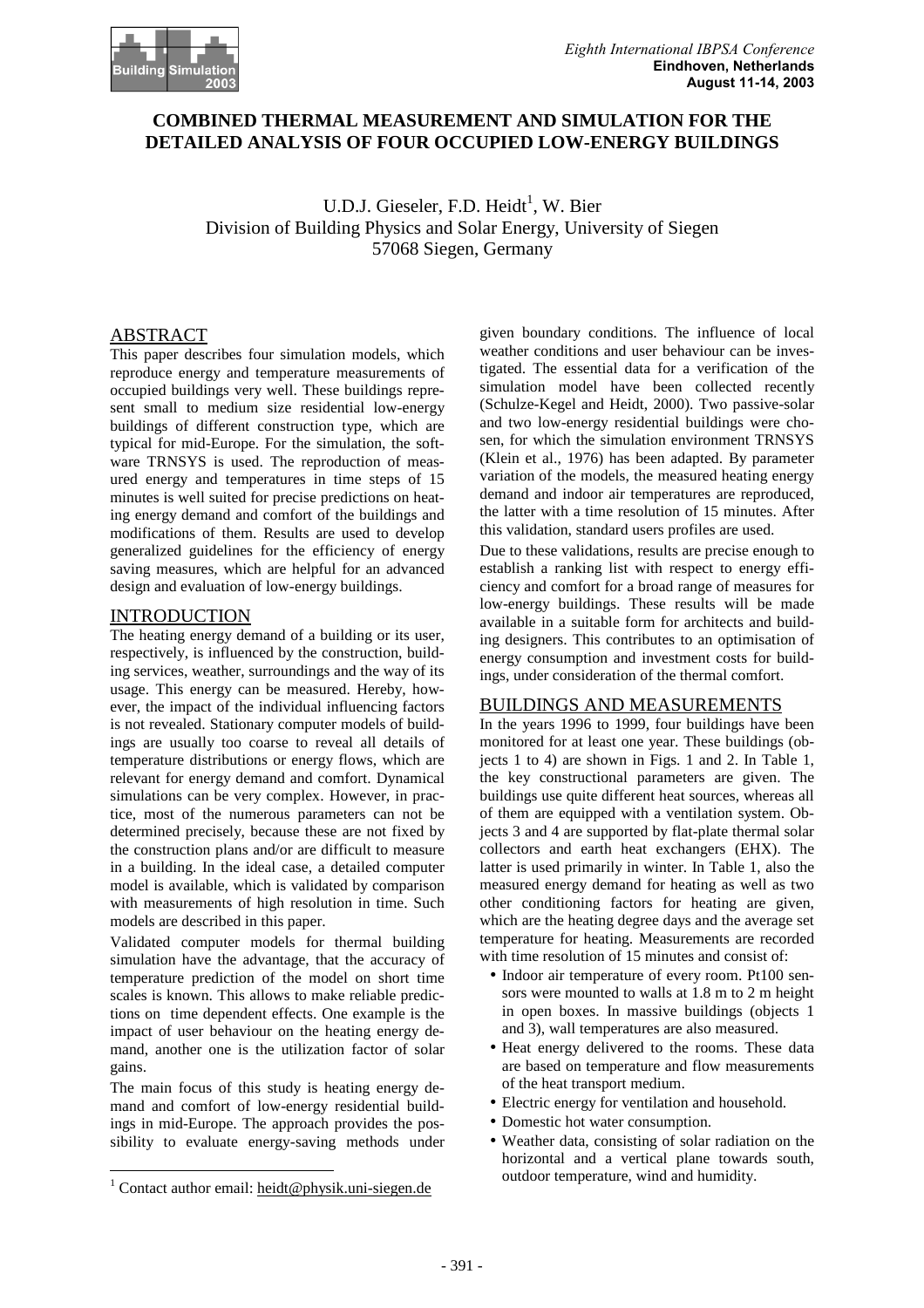**Table 1:** Key constructional data and measurements.

|                                          | Object 1                           | Object 2                         | Object 3                                                      | Object 4                           |
|------------------------------------------|------------------------------------|----------------------------------|---------------------------------------------------------------|------------------------------------|
| Location (latitude, longitude, altitude) | 51.46°/7.01°/120 m                 | 50.95°/7.85°/260 m               | 51.03°/7.87°/250 m                                            | 51.28°/7.39°/200 m                 |
| Finishing of construction                | May 1995                           | <b>June 1997</b>                 | March 1998                                                    | May 1998                           |
| A NHFA (net heated floor area)           | 403 m <sup>2</sup>                 | 200 m <sup>2</sup>               | 204 m <sup>2</sup>                                            | 163 m <sup>2</sup>                 |
| V_air (volume of heated air)             | $1097 \text{ m}^3$                 | $600 \; \text{m}^3$              | $619 \; \text{m}^3$                                           | $479 \text{ m}^3$                  |
| A_wall (encasing heated volume)          | $358 \text{ m}^2$                  | $193 \; \text{m}^2$              | $221 \text{ m}^2$                                             | $215 \text{ m}^2$                  |
| A roof                                   | $218 \text{ m}^2$                  | 189 m <sup>2</sup>               | 130 m <sup>2</sup>                                            | 105 m <sup>2</sup>                 |
| A floor                                  | 170 m <sup>2</sup>                 | $115 \; m2$                      | $105 \; \text{m}^2$                                           | $101 \; \text{m}^2$                |
| A_window                                 | $104.5 \text{ m}^2$                | 65.0 m <sup>2</sup>              | $50.5 \; \text{m}^2$                                          | 45.3 m <sup>2</sup>                |
| $U$ <sub>_</sub> wall                    | $0.24 W/(m^2K)$                    | $0.23 W/(m^2K)$                  | $0.13 W/(m^2K)$                                               | $0.10 W/(m^2K)$                    |
| $U$ roof                                 | $0.16 W/(m^2K)$                    | 0.21 W/(m <sup>2</sup> K)        | $0.13 W/(m^2K)$                                               | $0.10 W/(m^2K)$                    |
| $U$ floor                                | $0.36 W/(m^2K)$                    | $0.32 W/(m^2K)$                  | $0.11 W/(m^2K)$                                               | $0.12 W/(m^2K)$                    |
| $U$ window                               | $1.6 W/(m^2K)$                     | $1.3 W/(m^2K)$                   | $0.8 W/(m^2K)$                                                | $0.8 W/(m^2K)$                     |
| Heating system                           | ground heat pump<br>(19.7 kW heat) | district heating<br>(max. 20 kW) | gas (4 -11 kW),<br>solar (4.8 m <sup>2</sup> ).<br>EHX (99 m) | liquid gas (2.4 kW),<br>EHX (16 m) |
| Heat distribution                        | floor heating                      | floor heating                    | fresh air, radiators                                          | fresh air                          |
| Control temperature for heating          | room air                           | ambient air                      | extract air, room air                                         | extract air                        |
| Heat recovery of ventilation system: $h$ | exhaust only                       | 65%                              | 83%                                                           | 90%                                |
| Air tightness: n_50 value                | 1.2/h                              | 2.0/h                            | 0.4/h                                                         | 0.6/h                              |
| Domestic hot water                       | electric heated                    | not installed                    | combined with<br>heating system                               |                                    |
| Measured heating energy demand           | 82.4 kWh/(m <sup>2</sup> a)        | 72.9 kWh/(m <sup>2</sup> a)      | 27.8 kWh/(m <sup>2</sup> a)                                   | 9.8 kWh/(m <sup>2</sup> a)         |
| Period of measurement                    | 1.8.97 - 31.7.98                   | 19.7.98 - 18.7.99                | 1.11.98 - 31.10.99                                            | 16.11.98 - 15.11.99                |
| HDD(20/12) in measurement period         | 2668 Kd                            | 4165 Kd                          | 3835 Kd                                                       | 2612 Kd                            |
| Average heating set temperature          | 21.5 $\degree$ C                   | 19.5 °C                          | 20.0 $\degree$ C                                              | 20.0 °C                            |



**Fig. 1: Object 1 (left):** The building in Essen-Kraienbruch, Germany, is a three story multi-family house in massive construction with basement. **Object 2 (right):** The building in Wenden-Hünsborn, Germany, is a 1½-story single family house in wooden framework construction without basement.

During the measurement period, the buildings were occupied. Object 2 was used as a demonstration building with promotion office occupied by one person. The other buildings have been used according to their purpose, i.e. as residential buildings. Influences of the occupants on internal gains (other than electricity), ventilation losses and adjustment of mechanical services and thermostats were not monitored. The raw data have been averaged over intervals of 15 minutes and recorded. These data and its documentation, as well as more information on the buildings, are available on the internet (Schulze-Kegel and Heidt, 2000).

### SIMULATION MODELS

For the simulation of the thermal behaviour of all four buildings, the simulation software TRNSYS, Version 14.2, has been used. The major part is a TYPE 56 model with 8, 7, 8 and 10 zones for objects





**Object 4 (right):** The building in Lindlar-Hohkeppel, Germany, is a single family house in wooden construction with two upper floors and without basement.

1, 2, 3, and 4, respectively.<sup>2</sup> The information on wall, roof and floor constructions, windows and building services are taken from construction plans. In addition, the surroundings of the buildings are taken into account for the calculation of the shading situation. This has been achieved by using the tool SOM-BRERO (Niewienda et al., 1996), with which shading coefficients and view factors on arbitrarily oriented surfaces can be calculated. The results are used as input for TRNSYS simulations. For parameter studies on the influence of the building orientation, the surroundings should not be taken into account.

 $\overline{a}$ 

 $2^2$  The code of TYPE 56 in our copy of TRNSYS 14.2 has been modified by us to achieve a proper edge correction for the *U*-value of windows. This modification leads to equivalent results like the window model of TRNSYS 15.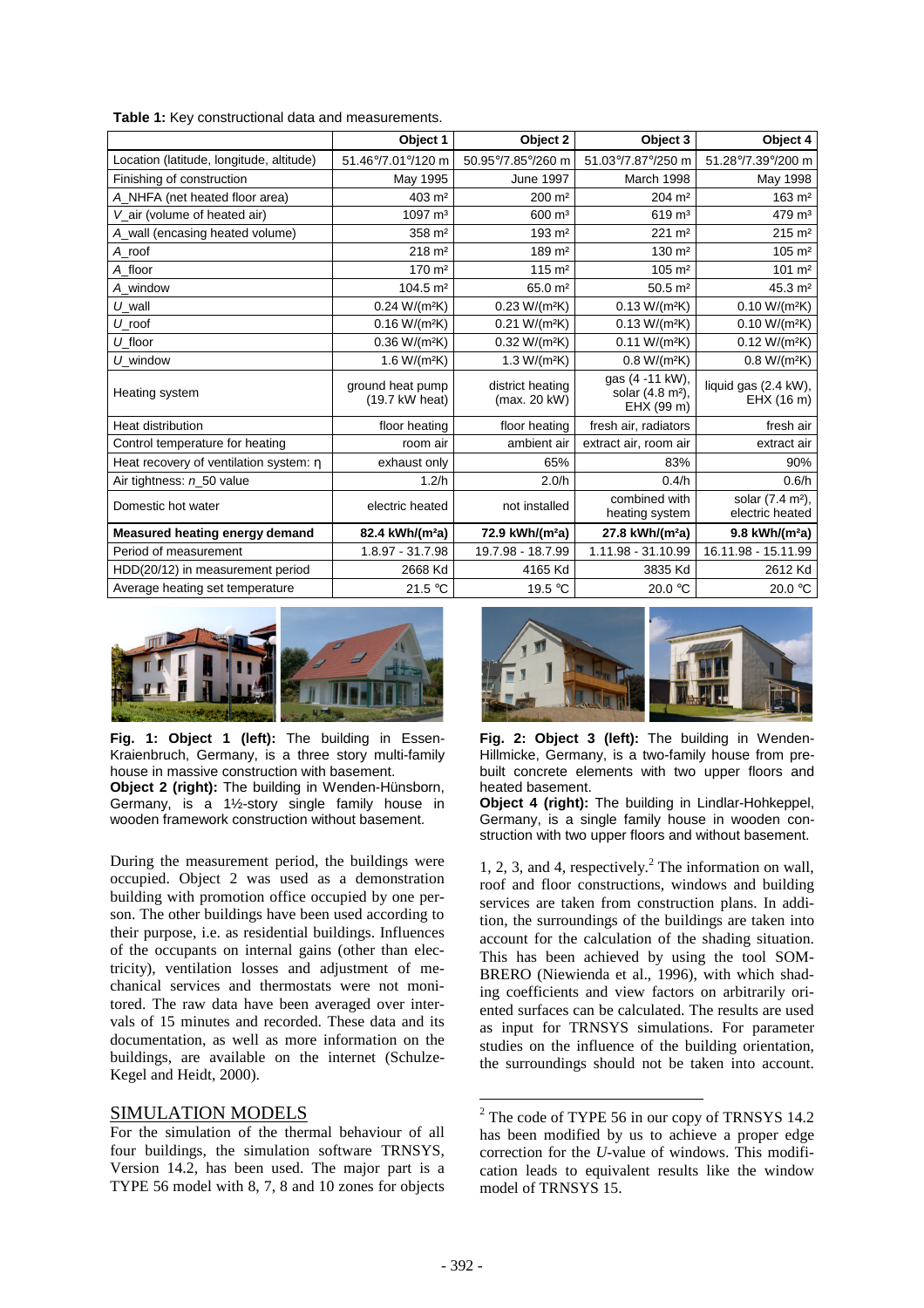| <b>Common to all buildings:</b>    |                             |  |  |
|------------------------------------|-----------------------------|--|--|
| TYPE 2                             | Controller                  |  |  |
| TYPE 14                            | Forcing function            |  |  |
| TYPE 16                            | Solar radiation processor   |  |  |
| TYPE 33                            | Psychrometrics              |  |  |
| TYPE 56                            | Multi-zone building         |  |  |
| TYPE 69                            | Sky temperature             |  |  |
| Special TYPES for objects 3 and 4: |                             |  |  |
| TYPE 1                             | Solar collector             |  |  |
| TYPE 4                             | Storage tank                |  |  |
| TYPE 5                             | Heat exchanger              |  |  |
| TYPE 31                            | Pipe                        |  |  |
| TYPE 34                            | Shading (also for object 2) |  |  |

**Table 2:** Used modules (TYPEs) of TRNSYS (without data input and output modules).

Therefore, TYPE 34 was used alternatively. Other used TYPEs are listed in Table 2. For most of the building services (heating, ventilation, heat recovery), equations were used instead of TYPEs. This keeps the simulation models simple, and has lead to a quite good agreement between measurements and simulation results regarding the room temperatures and heating demand (see next section). For all simulations, which are compared with measurements, the measured weather data has been used. In addition, all possible information on the user behaviour is included, which could be extracted from the measured data. These are household electricity consumption, significant changes of heating and ventilation controls, as well as the use of shading devices and the user-induced infiltration. With exception of household electricity consumption, influences of the users must be derived from the measured indoor temperatures, as described below.

One example of a simple model for building services is that of the district heating for object 2. This object is a demonstration building of a building manufacturer. No thermostats are used in the building. Heating power depends merely on outdoor temperature, according to the heating control characteristics. This linear characteristics has been derived from the measured data, and the result for the heating power is for daytime (between 6:00 h and 16:00 h)  $H = 6.10$  kW –  $0.255 \cdot T_{\text{OUT}}$  kW/<sup>o</sup>C with maximal power  $H_{\text{max}} = 8.6$ kW. For outdoor temperatures above 10 °C, the slope increases by  $-0.1$  kW/ $\degree$ C, so that heating is off for outdoor temperatures above 20 °C. At night, the power was reduced by 4.72 kW. This simple model of the heating system is sufficient to reproduce the characteristic temperature variation inside this building, which is an oscillation with frequency of one day, caused by the day/night variation of the heating power. The simulation result for the averaged air temperature in object 2 is shown in Fig. 3 for a period of 45 days. The outdoor temperature varies between 20.2 °C (day 23) and 1.1 °C (day 30). The lower part of the figure shows the temperature difference  $\Delta T = T_s - T_m$  between simulation and measurement. This difference is most of the time smaller than 0.5 K, which shows a quite good agreement between

measurements and simulations. For almost the whole period shown, the heating is on, and this is the reason of the quite high indoor temperatures of above 24 °C during the days 20 to 23, with average outdoor temperature of 11.5 °C.

User induced ventilation by opening windows and doors can exert a big influence on indoor temperatures and heating demand. For the detailed comparison between simulation and measurement, these influences have to be included. Although the  $n_{50}$ value was measured, the infiltration rate is an almost free parameter of the model, because it is influenced by the user. Realistic limits for the infiltration rate are given by the standard DIN EN 832 (1992), which suggests for detached houses with balanced ventilation systems  $e \cdot n_{50}$  as infiltration rate, with screening values of *e* between 4% and 10%. Nevertheless, to use the difference between simulated and measured room or zone temperature as indicator for the quality of the model, singular infiltration events (window openings) should be included in the simulation model. In cases where window sensors are not installed, room air temperatures can be used to determine the infiltration by window openings during the heating period. If no *wall* heating is used and air as well as wall temperatures are measured, these temperatures can be used as an indicator for window ventilation during the heating period. When the air temperature drops below the temperature of an outside wall, this is a signal for window ventilation.

Even without measurement of the wall temperature, indoor air temperatures can be used to determine the occurrence of window ventilation in winter. Without a ventilation system, this is always the case when the air temperature decreases faster than it would drop without internal heating. For longer time scales, and for a uniform temperature distribution in the building, the temperature difference  $\Delta\Theta(t) = T_{in}(t) - T_{out}$ between the mean indoor temperature  $T_{\text{in}}(t)$  (walls and air) and (constant) outdoor air temperature  $T_{\text{out}}$ decreases according to:



**Fig. 3:** Simulated indoor air temperature for object 2 (weighted by zone volumes). The lower part shows the difference between simulated and measured air temperature.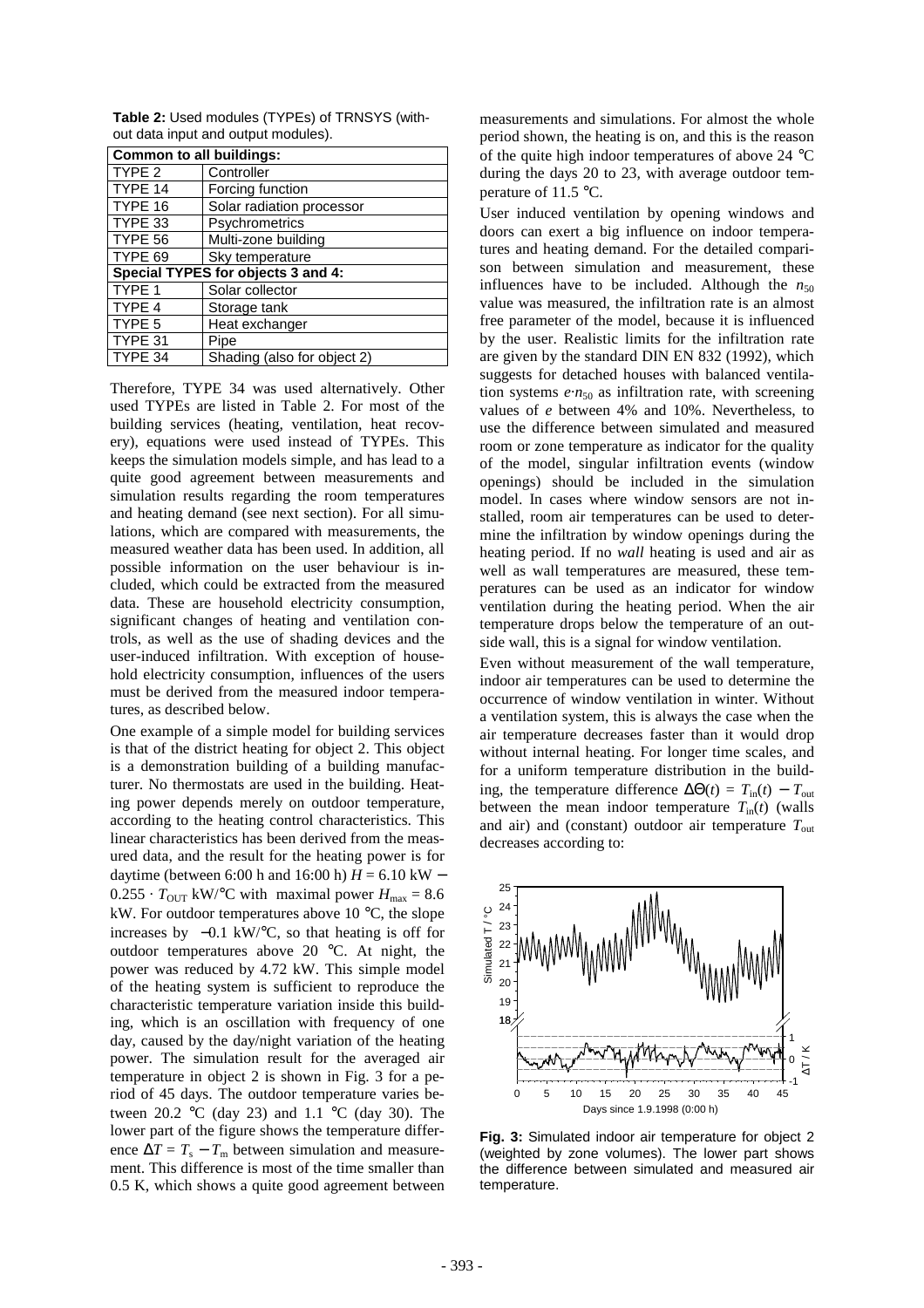

**Fig. 4** Simulated indoor air temperature and air change by infiltration and window ventilation for the guest room in object 3. The lower part shows the difference Δ*T* between simulated and measured air temperature.

$$
\Delta\Theta(t) = \Delta\Theta_0 \cdot \exp\left\{-\frac{t}{R \cdot C}\right\},\tag{1}
$$

with *R* the resistance of the envelope with respect to heat losses due to transmission and infiltration (in K/W), *C* the heat capacity of the building (in Wh/K), and  $\Delta\Theta_0 = \Delta\Theta(t = 0)$ . The resistance is given by:

$$
R = \frac{1}{U_{\text{ext}} \cdot A_{\text{ext}} + e \cdot n_{\text{50}} \cdot V_{\text{air}} \cdot \mathbf{r}_{\text{air}} \cdot C_{\text{air}}},
$$
(2)

where  $U_{ext}$  is the mean *U*-value of the envelope with area *A*ext, which encases the heated air volume *V*air. The infiltration rate is  $e \cdot n_{50}$  and the heat capacity of the air is  $r_{\text{air}}$ ·*C*<sub>air</sub> = 0.34 Wh/(m<sup>3</sup>K).

If the time constant  $\mathbf{t} = R \cdot C$  of a building is known, Eq. (1) can be used to find an upper limit for temperature gradients induced by a lack of heat gains. For the object 3, the parameters are:  $U_{ext} = 0.192$  $W/(m^2K)$ ,  $A_{ext} = 506.5$  m<sup>2</sup>,  $V_{air} = 619$  m<sup>3</sup>,  $e = 0.07$  and  $n_{50} = 0.4$ . This gives a resistance of  $R = 9.7 \cdot 10^{-3}$  K/W. The capacity can be estimated from the external walls, roof and floor (456 m<sup>2</sup>) and internal walls (303 m²), which are all 0.14 m thick concrete elements with  $r \approx 1000 \text{ kg/m}^3$  and  $c \approx 0.3 \text{ Wh/(kg K)}$ . The total heat capacity is then roughly  $C \approx 3.2 \cdot 10^4$  Wh/K. The resulting time constant is  $t = R \cdot C = 310$  h for the object 3. This means, that at constant outdoor air temperature of -10 °C, the indoor air temperature of 20 °C would drop by 2.2 K within 24 hours, if no heating or other gains, nor ventilation is available.

Faster temperature gradients can only be caused by ventilation. The standard case, which is relevant for object 3, is a running ventilation system without heating, but with heat recovery. The energy-effective air change rate *n* is given by the infiltration rate  $e \cdot n_{50}$ , ventilation rate  $n_{\text{vent}}$  and heat recovery value  $\boldsymbol{h}$  of the ventilation system according to:

$$
n = e \cdot n_{50} + (1 - \mathbf{h}) \cdot n_{\text{vent}}.
$$
\n(3)



**Fig. 5:** Simulated indoor air temperature and air change by infiltration and window ventilation for a ground floor apartment in object 1. The lower part shows the difference Δ*T* between simulated and measured air temperature.

The resulting temperature difference  $\Delta\Theta(t)$  between indoor air and outdoor air for a homogeneous mixing, and if heat flow between walls to indoor air is neglected, is given by:

$$
\Delta\Theta(t) = \Delta\Theta_0 \cdot \exp\{-t \cdot n\}.\tag{4}
$$

In object 3, the ventilation is running with  $n_{\text{vent}} =$ 0.414 and  $h = 0.83$ , which results in an effective *n* of about 0.1  $h^{-1}$ . According to Eq. (4), the mere mixing of outdoor air at 0 °C with indoor air of 20 °C at a rate of  $n = 0.1$  h<sup>-1</sup> results in an indoor air temperature drop of less than 0.5 K for 15 minutes. This is a strong upper limit for temperature decrease due to controlled ventilation (with heat recovery), as no heat transfer from internal walls (or the interior) to the air has been considered.

These estimations show, that in object 3, or similar buildings, a temperature drop of more than 0.5 K from normal room air temperatures during a time step of 15 minutes (strictly: more than given by Eq. 1 and Eq. 4) is almost certainly caused by window ventilation. Figure 4 shows an example of how window ventilation events have been included in the simulation, and how they influence the room air temperature. The simulated air temperature in the guest room (ground floor) is presented. Strong ventilation events occurred between 6:00 h and 10:00 h and they lasted about 0.5 hours. The difference Δ*T* between simulated and measured air temperatures is shown in the lower part of Fig. 4, and is most of the time less than 0.5 K. During the shown period the outdoor air temperature varies between -18.4 °C (day 43) and 6.3  $\degree$ C (day 49). The air change rate needed to fit the measured air temperature is up to about 5/h, which is typical for most of the user induced ventilation events in all four objects.

Figure 5 shows a very interesting period, which occurred in object 1. The simulation zone represents a 2 bedroom apartment with 74 m² floor area. The temperature of the apartment was raised significantly for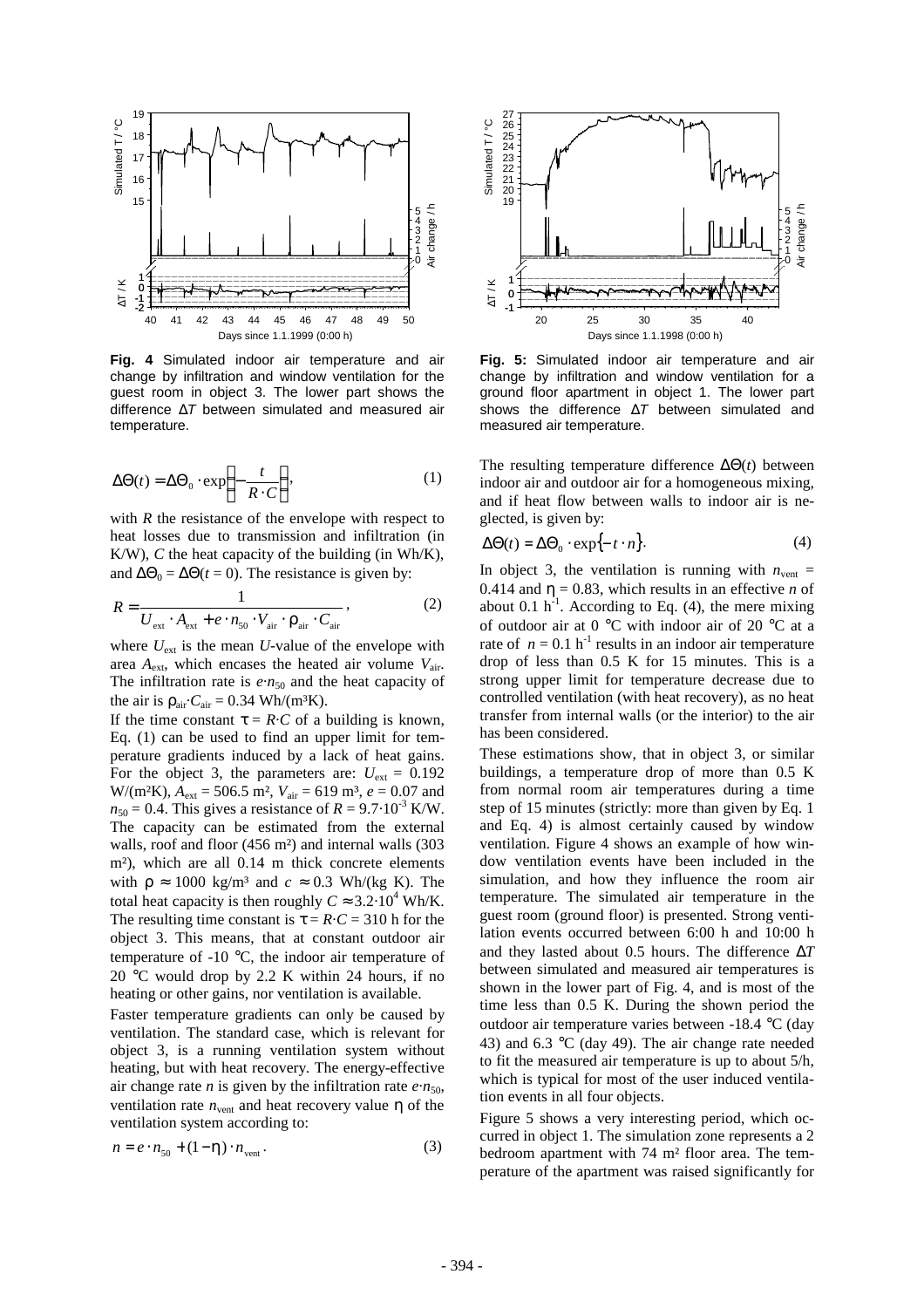a period of about 2 weeks. The reason is either an adjustment or a malfunction of one room thermostat. A failure of the temperature sensor could be excluded from analysis of wall and room temperatures in neighbouring zones, which showed a corresponding temperature development. Electricity demand and DHW measurements indicate, that the apartment was not used during this period (at least from day 23 until 33). For the simulation results shown in Fig. 5, not only weather data and electricity were used from measurements, but in this case also the measured heating energy. In the period of absence, an infiltration rate of  $0.2 h^{-1}$  gives an almost perfect agreement between simulated and measured air temperature. This rate is then used as the basic value of infiltration for this apartment. To fit the strong temperature variations outside this period, individual ventilation events have to be included. These must have been generated by window ventilation. The fastest decline of the room temperature between 6:00 h and 17:00 h on day 36 could be modelled with a ventilation rate of 3.7  $h^{-1}$  to 3.8  $h^{-1}$ . The measured zone temperature falls thereby from 25.2  $\degree$ C to 20.8  $\degree$ C, whereas the ambient temperature was between 5 °C and 7 °C. The largest gradient in the measured air temperature was 0.67 K within 15 minutes. Note that all given measured and simulated temperatures and infiltration rates in this example are average values for a zone, which represents a 2 bedroom apartment. The infiltration rates for individual rooms can be significantly different from the average value (i.e. higher).

Figure 6 shows the average indoor air temperature over a period of 110 days for object 4. For this simulation, only the measured weather data and electricity consumption has been used. Periods of strongly increased infiltration, caused by window ventilation, have not been identified in the shown period. During two time periods (day 64 to 66, with ambient temperature between -0.6 °C and 2.4 °C, and day 122 to 127, with ambient temperature between 0.6 °C and 10.7 °C) the heating and ventilation was shut down. The reproduction of the indoor air temperature is quite difficult in such a "passive house" with very low energy demand, because persons have a very strong influence on the heating energy demand and air temperature. On a 15 minute basis, as shown in Fig. 6, the agreement does not reach such a high level like in the examples shown before. Nonetheless, the overall agreement between simulation and measurement is quite good in all buildings, as shown in the next section. (See Bier, 2002, for a detailed description of the simulation models of objects 3 and 4.)

### VALIDATION OF MODELS

The aim of the validation is to create very realistic simulation models with respect to energy demand and temperature. The energy demand is mostly important on time scales of months or for the whole heating period. For comfort aspects, not an average air temperature, but also temperature variations on



**Fig. 6:** Simulated average indoor air temperature for object 4. The lower part shows the difference Δ*T* between simulated and measured air temperature.

short timescales are relevant. The simulation model should therefore reproduce the measured temperatures on the shortest available timescale, which is 15 minutes in the cases considered here. For the optimisation of the models, the air temperatures are analysed for all individual rooms or zones, respectively. This optimisation is an iteration process, in which significant user influences are included and model parameters are varied in their possible boundaries, so that the heating energy demand, mean house temperature and air temperatures of the zones on 15 minute basis are as close as possible to the measurement. The influence of the user is mostly by:

- •Ventilation by individual window openings. These events are identified by strong temperature gradients, as described above. Unresolved events will contribute to the infiltration.
- •Electricity consumption. Measured data are included in the simulations. A matter of optimisation is the distribution of these internal gains on the individual zones and their usability.
- •Changes of the indoor temperature level. For individual rooms this was technically possible only in objects 1 and 3. Such events are identified by abrupt changes of the temperature.
- Time on which heating and/or ventilation were switched on or off, respectively. The operation of building services are measured by electricity demand of pumps or vans.
- Shading by internal or external blinds or shutters. If a measured room temperature is lower than the simulated temperature for only some of all days with significant direct sunlight, shading is included in the simulation on these days.

Most of these user induced influences are individual events, which should be kept as small as possible in number. In principle, all of such events add a degree of freedom to the simulation, and with an infinite number of degrees of freedom, every measured temperature distribution can be reproduced, although not necessarily with the right heating energy demand. Therefore, the number of such events has to be kept to the absolute minimum, and every event should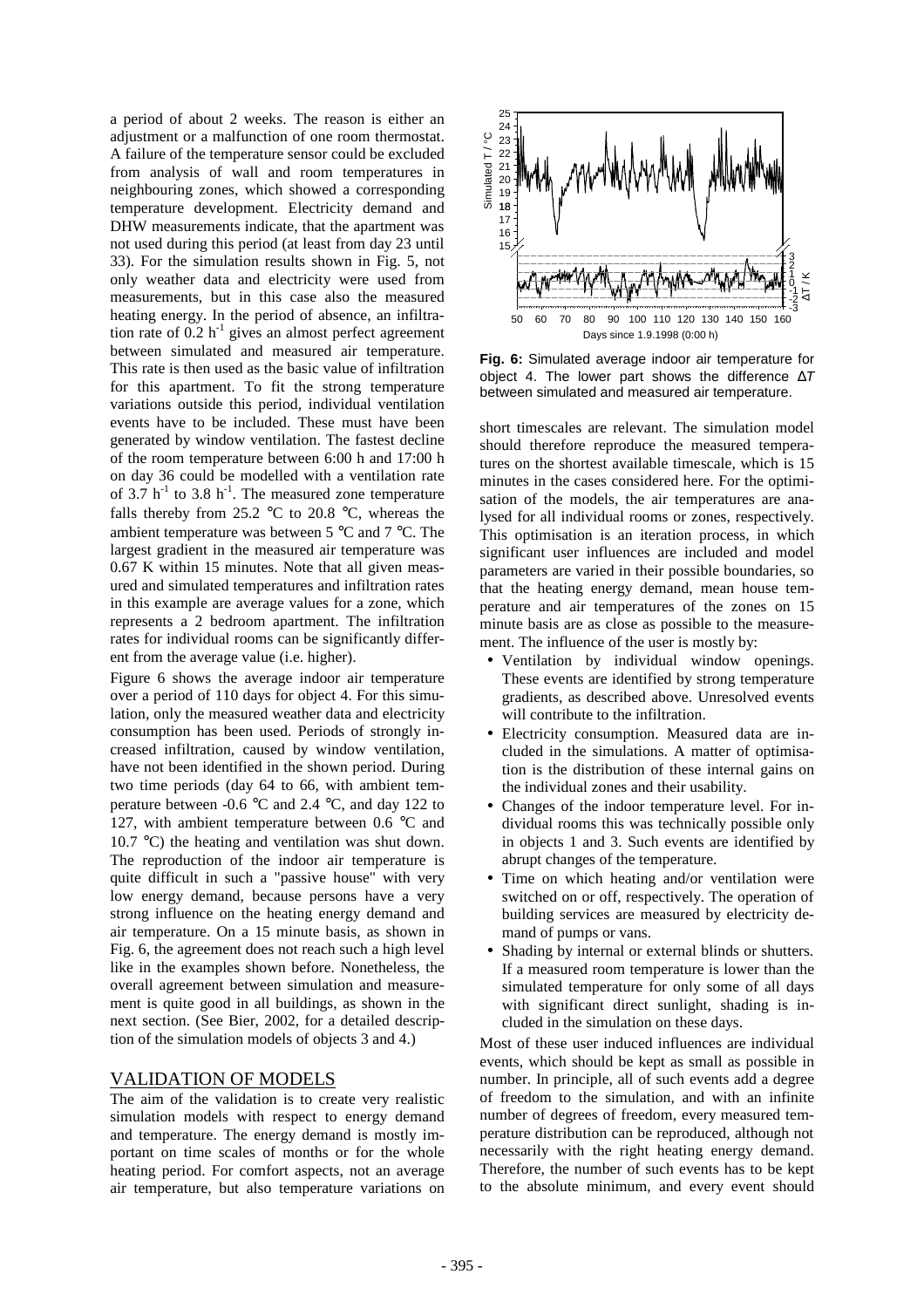|                                                                                      | Object 1                    | Object 2                    | Object 3                    | Object 4                    |
|--------------------------------------------------------------------------------------|-----------------------------|-----------------------------|-----------------------------|-----------------------------|
| Validation period                                                                    | 06.01.1998<br>$-30.04.1998$ | 01.09.1998<br>$-31.12.1998$ | 16.12.1999<br>$-31.03.1999$ | 28.01.1999<br>$-11.03.1999$ |
| Measured heating energy demand (de-<br>livered to rooms) for the validation period   | 40.1 kWh/m <sup>2</sup>     | 33.1 kWh/m <sup>2</sup>     | 12.9 kWh/m <sup>2</sup>     | $2.6$ kWh/m <sup>2</sup>    |
| Deviation of the simulation                                                          | $0.0$ kWh/m <sup>2</sup>    | $0.0$ kWh/m <sup>2</sup>    | $0.1$ kWh/m <sup>2</sup>    | $0.1$ kWh/m <sup>2</sup>    |
| Mean temperature difference mon<br>15 minute basis for $T_{\text{diff}} = T_s - T_m$ | 0.0K                        | 0.0K                        | $-0.1K$                     | 0.0 K                       |
| Standard deviation $s$ for $T_{\text{diff}}$                                         | 0.2K                        | 0.3K                        | 0.2K                        | 0.5K                        |

**Table 3:** Key values for the validation of the TRNSYS simulations.

have a very high significance in the measured data. In object 4, almost no ventilation events have been detected. A time period with very frequent ventilation in object 3 is shown in Fig. 4. In general, ventilation, shading and temperature control events have been included roughly about once a week.

Important for the simulation model itself are the intrinsic parameters of the building and its services. Some of these parameters for the building are:

- infiltration rate,
- •*U*-value of windows (and also of opaque elements),
- heat bridges, especially at windows,
- heat capacitance of zones,
- coupling air flow between zones,
- convective heat transfer coefficients of walls,
- solar absorption of surfaces.

Examples of parameters for building services are:

- efficiency of heat recovery,
- air change rate by ventilation in each zones,
- maximum heating power within these zones,
- dead band temperature of heating control,
- losses of the heating system (tank, pipes, ducts).

All of these parameters for buildings and its services are given in principle by the construction plans and subsequent measurements (e.g.  $n_{50}$ -value, air change rate of ventilation system). However, within certain limits, the parameters of the actually realized building can deviate from these values. For example, according to DIN EN 832 (1992), the infiltration rate can vary between  $1\%$  and  $10\%$  of the  $n_{50}$ -value, which itself has a certain measurement error. In addition, the users can significantly increase the infiltration rate by window ventilation. This parameter is rather vague and variable, but it exerts simultaneously a major influence on the heating energy demand. The influence of small *U*-value variations on the heating energy demand could hardly be distinguished from variations in the basic infiltration rate (i.e. without user influences), because the different time dependence on the ambient temperature could not be resolved. However, in contrast to the infiltration rate, the *U*-values in the simulation model are much more limited by the construction plans.

The different parameters were chosen after analysing their influence in appropriate time periods. One ex-

ample is the determination of the *U*-values, heat capacity and basic infiltration rate for object 4. These parameters could be fixed by analysing two periods without heating (day 64 to 66 and day 122 to 127, see Fig. 6), because interfering influences by users and building services did not occur. Figure 5 shows such a period, which was very useful for the determination of parameters for object 1. For every parameter, the most effective and direct way of determination was chosen, instead of applying some kind of optimisation algorithm for the whole parameter space.

For the validation, a time period with high data reliability was chosen inside the heating period. In Table 3, these validation periods are given, together with some results of the validation. These consist of the measured heating energy demand and the deviation of the simulated heating energy demand. The volume averaged simulated air temperatures  $T<sub>s</sub>$  of all zones are compared with the measurements  $T<sub>m</sub>$  every 15 minutes. All of these differences  $T_{\text{diff}} = T_s - T_m$  in the validation period form for each building a Gaussian distribution with mean value *m* and standard deviation *s*. These values are shown in Table 3.

The good agreement of simulations with measurements for both, the heating energy demand (delivered to rooms) and the mean temperature, indicates a successful modelling of the building envelope and its transmission and ventilation losses. The small standard deviation for  $T_{\text{diff}}$  indicates, that the simulation model is also quite accurate on shorter timescales. Note that a better agreement between simulation and measurement is hardly possible without considering influences of temperature stratification and wall surface temperatures. Such influences have not been taken into account in the present study.

The reproduction of the user behaviour was necessary to yield the best possible validation of the simulation models. For further analysis with these models, a standardized user profile will be assumed. The number of persons living in a building depends on the floor plan and the size of living space. For every building, appropriate numbers and occupancy schedules for persons are assumed. The corresponding internal gains amount for a heating period (1.9. to 31.5.) to 14.4 kWh/m² for object 1, 10.3 kWh/m² for object 2, 12.5 kWh/m² for object 3 and 12.6 kWh/m² for object 4. From the measured electricity demand, a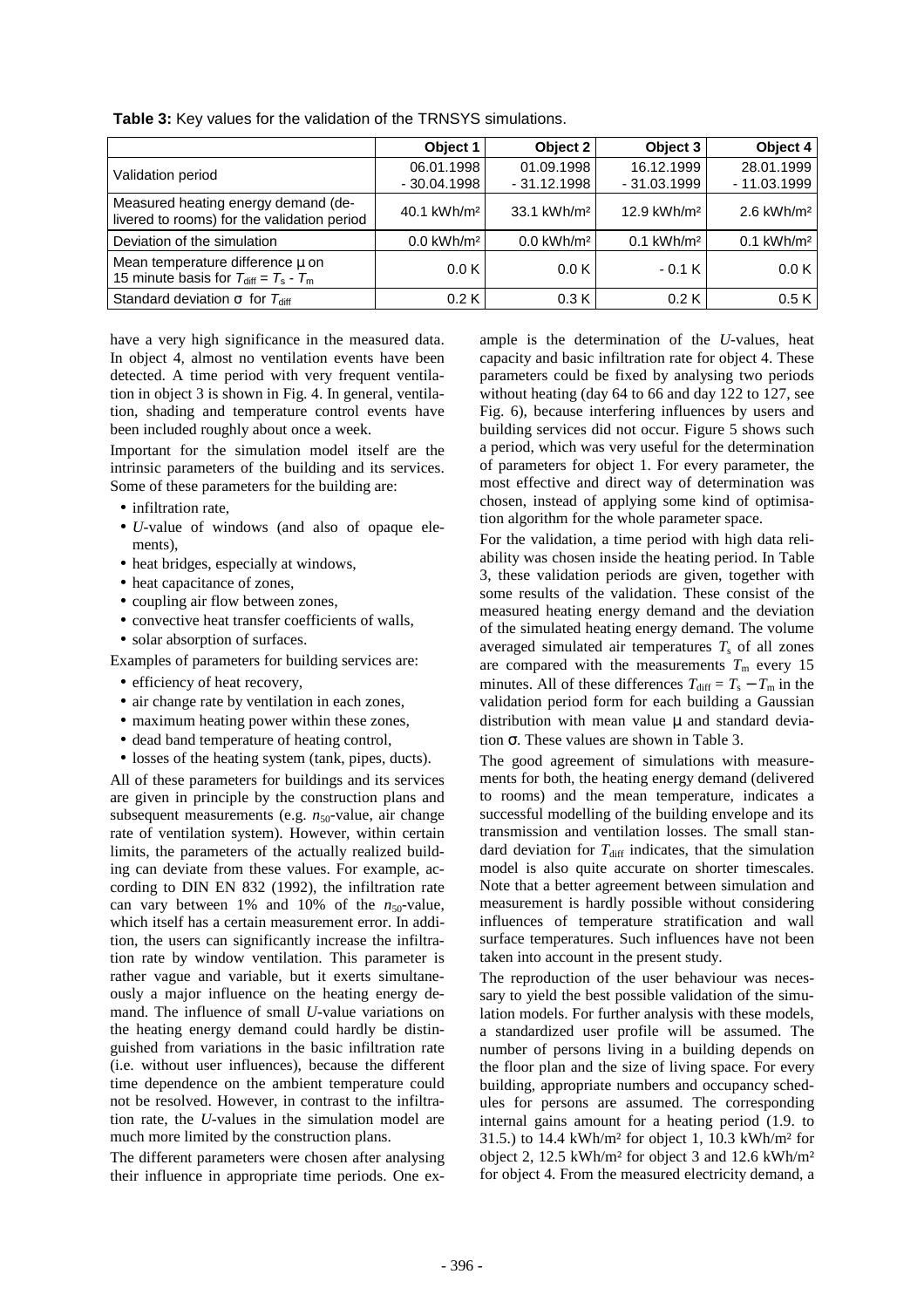|                                                           | Object 1  | Object 2         | Object 3           | Object 4         |
|-----------------------------------------------------------|-----------|------------------|--------------------|------------------|
| Heating set temperature (from measurements)               | 21.5 $°C$ | 19.5 $\degree$ C | 20.0 $\degree$ C l | 20.0 $\degree$ C |
| Measured heating energy demand in kWh/(m <sup>2</sup> a)  | 82.4      | 72.9             | 27.8               | 9.8              |
| Simulated heating energy demand in kWh/(m <sup>2</sup> a) | 79.6      | 75.8             | 26.5               | 9.5              |
| Difference in kWh/(m <sup>2</sup> a)                      | $-2.8$    | 2.9              | $-1.3$             | $-0.3$           |
| Difference in %                                           | 3.4%      | 4.0%             | $4.7\%$            | 3.1%             |

**Table 4:** Yearly values for TRNSYS simulations and measurements with standard user profiles.

typical hourly profile was derived, with sums up to 18.0 kWh/m² for a heating period. Additional ventilation and shading is used only, if the room temperature exceeds the set temperature for heating by more than 4 K. For the simulation results shown in Table 4, these standard user profiles have been used. Only the set temperature for heating has been adopted from the measured data by analysis of the average air temperature. This temperature is given in Table 4, too. The simulated indoor air temperatures can no longer coincide strongly with the measurements, whereas the yearly heating energy demand depends mostly on the building and the mean weather conditions. Therefore, only the heating energy demand is shown here, which is calculated with the validated building model and for the measured weather. The results of Table 4 show, that with deviations of less than 5% for the heating energy demand, the simulation models still agree quite good with the measurements, even without detailed consideration of the individual user patterns.

# PARAMETER STUDIES

The developed simulation models of the four objects represent small and medium sized residential buildings of different construction types with heating energy demand of between very low and typical, with respect to recently built houses in Germany. The building models are validated according to their energy demand and indoor temperature, and can, therefore, be used to analyse the impact of various parameters on the heating energy demand and comfort.

For a direct comparison of the four buildings, the influences from the location can be eliminated by using the same weather data, orienting the main facade (living room) towards south, and considering only shading by the building itself and not by its surroundings.

The results for such a simulation are shown in Table 5. The influence of the location on the heating energy demand is quite high. Objects 3 and 4 show a comparable heating energy demand. These buildings are characterised by a similar level of thermal insulation and heat recovery (see Table 1). The almost coincident simulations results demonstrate clearly, that the difference by a factor of 2.8 in the measured heating energy demand was caused mainly by the difference of local weather conditions. Table 5 also presents simulation results with additional window ventilation. Here, the infiltration rate of the whole building was increased by 3  $h^{-1}$  for half an hour between 8:00 h and 8:30 h at every day of the year. This value of the infiltration rate is roughly the average of those rates, which were derived for window ventilation during the validation phase of the simulation models. Its effect on the heating energy demand is much smaller than that of the climate. Note, that the maximum power of 2.4 kW for object 4 is not sufficient to maintain the room temperature of 20  $^{\circ}$ C in all rooms and at all times for the Stockholm climate. This power can, however, not be increased without significantly exceeding temperatures of 50 °C for the fresh air. As a result, the degree hours for room temperatures of less than 18 °C in one bedroom of object 4 reach 335 Kh for Stockholm climate, and even 508 Kh with additional window ventilation.

One advantage of such validated simulation models is, that quantitatively reliable results can be achieved even for problems where variations of indoor air temperature are important. Results for the passive houses, objects 3 and 4, are described by Bier (2002). Examples are the cost efficiency of ventilation systems with heat recovery (Gieseler et al., 2002a) and the impact of window ventilation on heating energy demand and comfort. In addition, studies on the impact on the heating energy demand due to modifications of the building envelope have been performed, i.e. variations of window size and *U*-value of windows, walls, roof and floor (Gieseler et al., 2002b). Moreover, the results can also be used to investigate the applicability of stationary thermal models for the energy demand and the errors resulting thereof.

**Table 5:** Yearly heating energy demand from TRNSYS simulations at different locations for identical usage, shading and operational conditions.

| Location of weather data from METEOTEST (1997)        | Object 1                                        | Object 2 | Object 3 | Object 4 |
|-------------------------------------------------------|-------------------------------------------------|----------|----------|----------|
| and corresponding heating degree days (20/12)         | Heating energy demand in kWh/(m <sup>2</sup> a) |          |          |          |
| Trier (D), 3505 Kd                                    | 83.5                                            | 73.5     | 15.6     | 15.2     |
| Trier (D), 3505 Kd, additional window ventilation     | 86.6                                            | 76.7     | 18.0     | 17.2     |
| Stockholm (S), 4586 Kd                                | 120.5                                           | 102.1    | 27.9     | 24.5     |
| Stockholm (S), 4586 Kd, additional window ventilation | 124.0                                           | 106.0    | 30.9     | 27.1     |